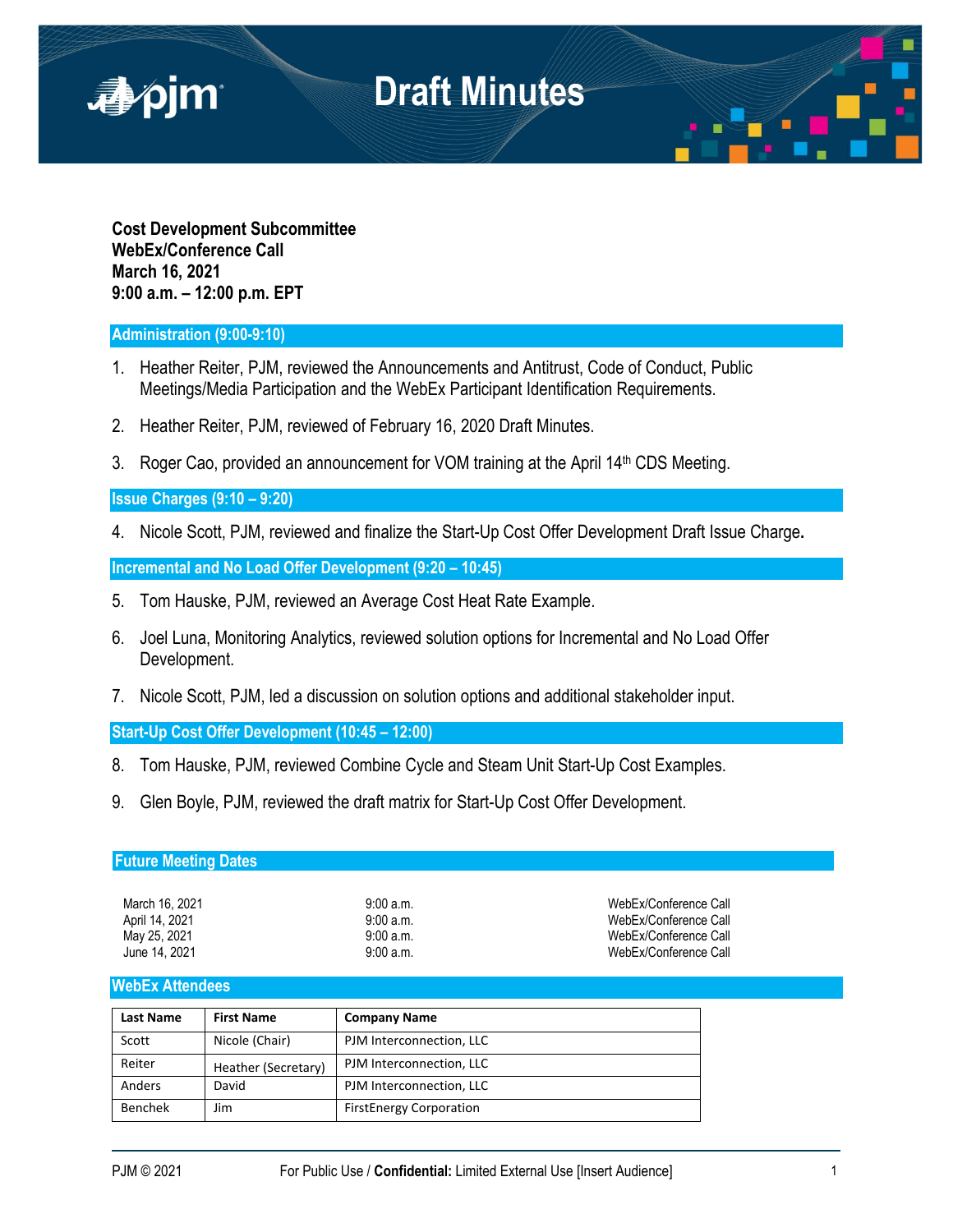

# **Draft Minutes**

| Boyle         | Glen           | PJM Interconnection, LLC                               |
|---------------|----------------|--------------------------------------------------------|
| Cao           | Roger          | PJM Interconnection, LLC                               |
| Carmean       | Gregory        | OPSI                                                   |
| Chang         | Sean           | Shell Energy North America (US), LP                    |
| Christopher   | Mahila         | The Public Utilities Commission Of Ohio                |
| Croop         | Danielle       | PJM Interconnection, LLC                               |
| Crystle       | Gil            | <b>UGI Development Company</b>                         |
| Dailey        | Michael        | Northern Virginia Electric Cooperative                 |
| D'Alessandris | Louis          | American Transmission Systems, Inc.                    |
| D'Antonio     | Phil           | PJM Interconnection, LLC                               |
| Davis         | Elizabeth      | PJM Interconnection, LLC                               |
| Dillon        | Matthew        | <b>UGI Development Company</b>                         |
| Di Iorio      | Michelle       | PSEG Energy Resources and Trade LLC                    |
| Dugan         | Chuck          | East Kentucky Power Cooperative, Inc.                  |
| Fabiano       | Janell         | PJM Interconnection, LLC                               |
| Fan           | Zhenyu         | PJM Interconnection, LLC                               |
| Foladare      | Kenneth        | <b>Geenex Solar LLC</b>                                |
| Ford          | Adrien         | Old Dominion Electric Cooperative                      |
| Gahimer       | Michael        | Indiana Office of Utility Consumer Counselor (IN OUCC) |
| Garnett       | Bryan          | Duke Energy Business Services LLC                      |
| Genuario      | Gabrielle      | PJM Interconnection, LLC                               |
| Gilani        | Rehan          | ConEdison Energy, Inc.                                 |
| Hastings      | David          | Market Interconnection Consulting Services (MICS)      |
| Hatfield      | Jeremy         | <b>Old Dominion Electric</b>                           |
| Hauske        | Thomas         | PJM Interconnection, LLC                               |
| Hays          | Christina      | Dominion Virginia Power                                |
| Heisey        | <b>Bradley</b> | Wolf Hills Energy, LLC                                 |
| Hoatson       | Tom            | Riverside Generating, LLC                              |
| Hohenshilt    | Jennifer       | Talen Energy Marketing, LLC                            |
| Horning       | Lynn Marie     | Customized Energy Solutions, Ltd.                      |
| Hyzinski      | Tom            | <b>GT Power Group</b>                                  |
| Janiki        | Diane          | Boston Energy Trading & Marketing, LLC                 |
| Johnson       | Carl           | Customized Energy Solutions, Ltd.                      |
| Johnston      | David          | Indiana Utility Regulatory Commission                  |
| Johnston      | Todd           | AEP Energy Partners, Inc.                              |
| Keech         | Adam           | PJM Interconnection, LLC                               |
| Kersanty      | Jeff           | Appalachian Power Company (AEP Generation)             |
| Kimmel        | David          | PJM Interconnection, LLC                               |
| Klose         | Dan            | Old Dominion Electric Cooperative                      |
| Kogut         | George         | New York Power Authority                               |
| Liang-Nicol   | Cecilia        | Allegheny Power (MonPwr Gen)                           |